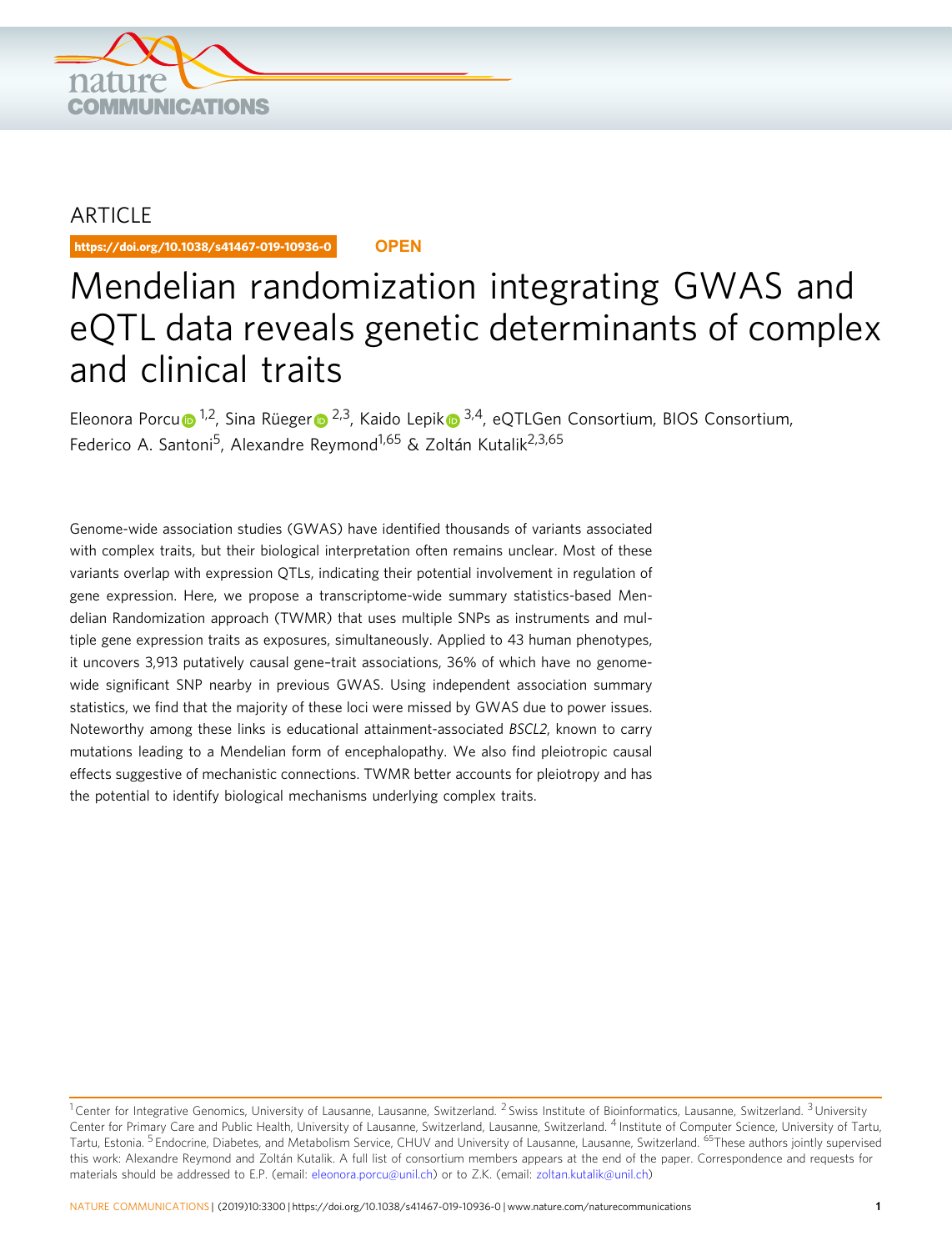enome-wide association studies (GWAS) have identified tens of thousands of common genetic variants associated with hundreds of complex traits<sup>[1](#page-8-0)</sup>. The identification of causal genes using GWAS results is difficult, however, because this approach only highlights fine-mapped intervals of associated variants in linkage disequilibrium (LD) with the causal marker<sup> $2-4$ </sup>. Linking the effect of SNPs to gene function is not straightforward without additional data, especially, as the majority of these trait-associated variants fall into non-coding regions of the genome<sup>[1](#page-8-0)</sup> with no direct influence on protein structure or function.

It has been shown that trait-associated SNPs are three times more likely to be associated with gene expression, i.e., expression quantitative trait loci ( $eQTLs$ )<sup>[5](#page-9-0)–8</sup>. Such significant enrichment suggests that many SNP-trait associations could act through gene expression (i.e.,  $SNP \rightarrow Gen$ e expression  $\rightarrow$  trait).

Transcriptome-wide association studies (TWAS) integrating GWAS and eQTLs data have been proposed to unravel gene–trait associations<sup>7,[9,10](#page-9-0)</sup>. However, although these studies aim to identify genes whose (genetically predicted) expression is significantly associated to complex traits, they do not aim to estimate the strength of the causal effect and are unable to distinguish causation from horizontal pleiotropy (i.e., when a genetic variant influences multiple phenotypes independently). For this reason, we rather chose to apply a Mendelian randomization (MR) approach to estimate the causal effect of gene expression on complex traits.

A conventional MR analysis estimates the causal effect of a risk factor (exposure) on an outcome by using genetic variant(s) that are (directly) associated only with the risk factor as instrumental variables $^{11}$ . As most SNPs have small effects on phenotypes, increasing the number of instruments increases the statistical power<sup>12</sup>. If SNPs, exposure, and outcome are all measured in the same sample, the causal effect of the risk factor in the outcome can be estimated using a two-stage least squares<sup>[13](#page-9-0)</sup> approach. However, large cohorts of this kind are rare rendering such approach heavily underpowered. It is often the case that the exposure and the outcome are available in different data sets, a situation for which two-sample MR methods have been devel- $oped<sup>14</sup>$  $oped<sup>14</sup>$  $oped<sup>14</sup>$ . The key advantage of using two-sample MR is that it only requires publicly available GWAS summary statistics<sup>15</sup>. In such an approach, only independent SNPs are considered and a fixed effects inverse–variance weighted (IVW) meta-analyses is used to estimate the causal effect<sup>[16,17](#page-9-0)</sup>. As the IVW estimate is a weighted average of the effects from each SNP, if any of the SNPs shows horizontal pleiotropy then the causal effect estimate is biased. However, such pleiotropy introduces heterogeneity, which can be detected and SNPs contributing the most to the heterogeneity can be excluded<sup>[18](#page-9-0)-20</sup>, a good solution if the majority of the instruments are valid. Conversely, when some of the genetic variants in the analysis are not valid instruments, other MR approaches (i.e., MR-Egger<sup>20</sup>, weighted median<sup>21</sup>, or mode-based MR<sup>22</sup>) should be applied. Although such methods provide a more robust estimate of the causal effect, they have less power to detect causal association.

Pleiotropy could alternatively be tackled using multivariable MR. If a variant exhibits horizontal pleiotropy, but we know its association(s) to some mediators of its indirect effect to the outcome, those mediators could be included as additional exposures and one can perform a multivariable MR, which can mitigate bias by jointly estimating the causal effects of all exposures on the outcome[23,24.](#page-9-0)

Here, we adapt a multivariable MR method tailored to gene expression levels as exposure, termed TWMR (Transcriptome-Wide Mendelian Randomization), which integrates summarylevel data from GWAS and eQTLs studies in a multivariable MR framework to estimate such causal effect of gene expression on

complex human traits. Of note, throughout the manuscript the term "causal" is used for simplicity to mean "found to be causal by our MR method". A previous study<sup>25</sup> proposed a univariable, single instrument MR approach to identify genes whose expression levels are associated with a complex traits. However, it had limited means to distinguish causality from pleiotropy. As eQTLs are often shared between multiple genes<sup>26</sup>, we find it beneficial to adapt a multiple-instrument, multiple-exposure MR approach for gene expression exposures. Our method only requires summarylevel data (along with pair-wise SNP LD estimated from, e.g., the 1000 Genomes<sup>[27](#page-9-0)</sup> or the UK10K reference panel<sup>[28](#page-9-0)</sup>) allowing data integration from different studies.

The manuscript is organized as follows. First, we perform an extensive simulation study to confirm that under our model setting, the method controls type I error rate and achieves superior RMSE compared with standard approaches. We then apply our method to the largest publicly available GWAS summary statistics (based on sample sizes ranging from 20,883 to 339,224 individuals) and combine them with eQTL data from GTEx<sup>[29](#page-9-0)</sup> and the eQTLGen Consortium  $(n = 31,684)^{30}$  $(n = 31,684)^{30}$  $(n = 31,684)^{30}$  to provide an atlas of putatively functionally relevant genes for 43 complex human traits. As there are only sporadic examples of causal gene–disease links, we use the following proxies to gold standard gene–disease links and test whether the TWMR results are meaningful and confirm previous knowledge: (a) experimentally established causal links  $(e.g., *SORT1* with LDL in liver<sup>31</sup>); (b)$ gene–disease links based on the OMIM database; (c) genes falling into an association region identified by GWAS, but only in larger sample size. Finally, we carry out several follow-up analyses to make biological inferences.

#### Results

Overview of the approach. MR relies on three assumptions about the instruments: (i) they must be sufficiently strongly associated with the exposure; (ii) they should not be associated with any confounder of the exposure–outcome relationship; and (iii) they should be associated with the outcome only through the exposure. Violation of any of these assumptions would lead to biased esti-mates of the causal effect and potential false positives<sup>[18](#page-9-0)</sup>. In our view, one of the most difficult situations in an MR analysis is when there exists a heritable confounding factor of the exposure–trait relationship. All instruments for the exposure that act through this confounding factor will have proportional effect on the exposure and the outcome and will bias the causal effect estimates toward the ratio of the causal effect of the confounding factor on the outcome and the risk factor. Whereas in the past few years methodological developments have addressed pleiotropy  $issues<sup>18,19,17</sup>$  $issues<sup>18,19,17</sup>$  $issues<sup>18,19,17</sup>$ , the situation described above was rarely addressed<sup>[32](#page-9-0)</sup>.

Recently, Zhu et al. $25$  developed a colocalization method in a summary-based MR analyses framework to test whether the effects of genetic variants on a phenotype are mediated by gene expression. They designed a heterogeneity test (HEIDI) to identify pleiotropic SNPs that could bias the causal estimate. Using only one instrument renders the method less powerful and when small eQTL study is used there is often insufficient power for the heterogeneity test to flag up if the top eQTL is an outlier. Including other SNPs as instruments allows us to replace the third MR assumption with the weaker InSIDE (Instrument Strength Independent of Direct Effect) assumption. When the InSIDE assumption is violated, but entirely owing to another genes' expression being the confounders of the (primary gene) expression–trait correlation, including the confounder genes as an additional exposures in a multivariable MR can resolve the problem and yield unbiased causal effect estimates. For this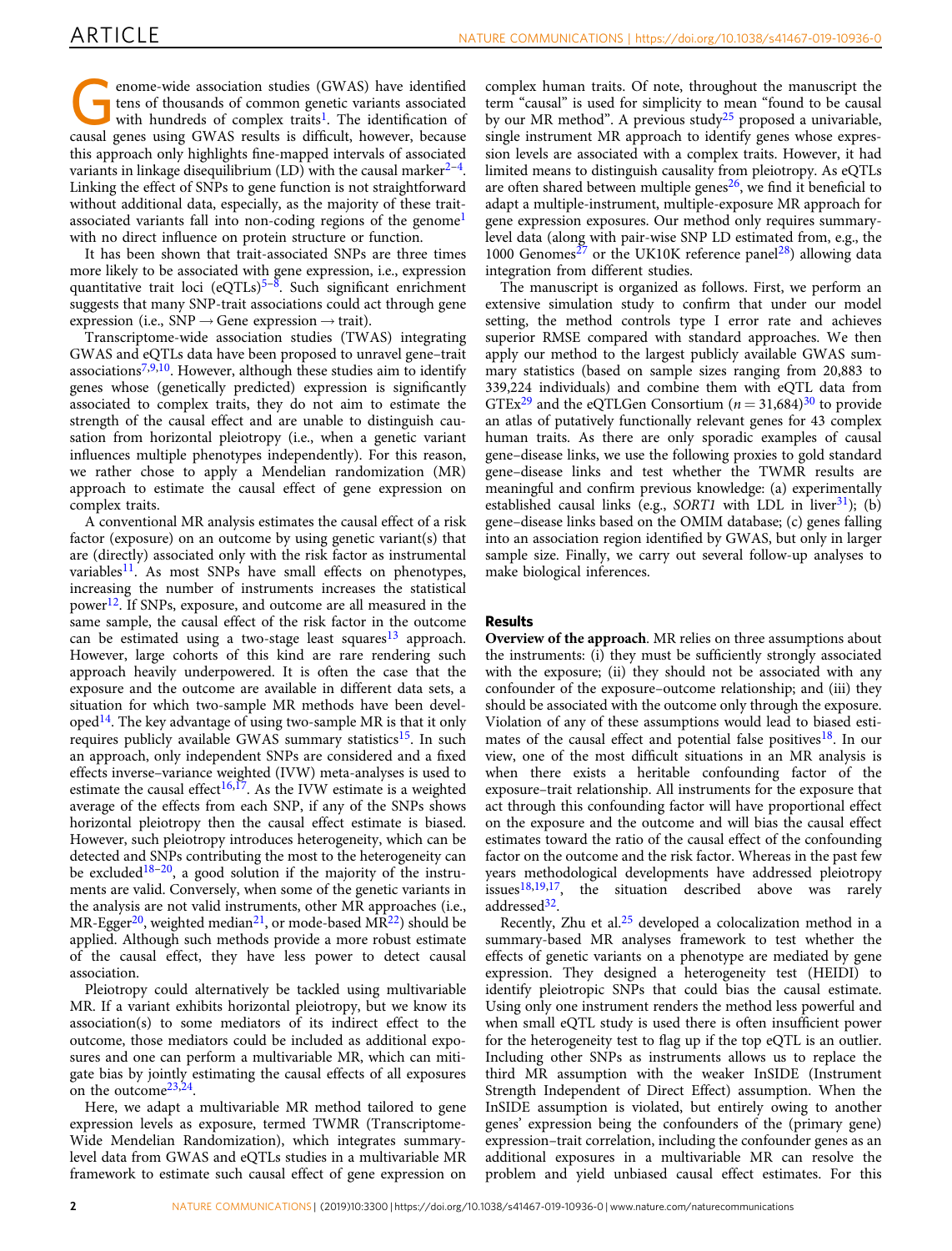<span id="page-2-0"></span>

Fig. 1 Overview of TWMR approach. a Workflow of the selection of SNPs and genes included in our analyses. For each gene (step 1), we consider all the independent eQTLs with P<sub>eQTL</sub> < 1.83 × 10<sup>-5</sup> (step 2) and then we included in the model all the genes for which those SNPs are eQTLs (step 3). In addition, we included in the model all the SNPs that are eQTLs only for these genes (step 4). To avoid multicollinearity issues, we pruned the SNPs keeping only independent SNPs (i.e.,  $r^2$ < 0.1) (step 5). **b** Schematic representation of TWMR to estimate the causal effect of multiple exposures (expression of genes) on a phenotype using multiple instrumental variables (SNPs). c Validation of genes found by TWMR. Bars represent the number of genes found to be causal for BMI when carrying out the TWMR analysis in different sized subsets of the UKBB. Among them, those confirmed by GWAS in the same sample (i.e., that fall within 500kb of a GW significant SNP) are marked in dark blue; those confirmed only when running GWAS in the full 380K UKBB samples in light blue; those confirmed only running TWMR in the full UKBB data set in gray, whereas the light gray bars on the top represent the number of genes found by TWMR, but not confirmed in the full UKBB data set

reason, we applied TWMR, a multivariable (multi-gene) multi-instrument MR approach<sup>[16](#page-9-0),[33](#page-9-0)</sup> (Fig. 1a, b) that should specifically reduce the bias owing to pleiotropic effects.

For a set of k genes, using inverse–variance weighted method for summary statistics<sup>[34](#page-9-0),[35](#page-9-0)</sup>, we estimated the multivariate causal effect of the expression levels for several genes at a locus on an outcome trait as

$$
\hat{\alpha} = \left( \mathbf{E}' \mathbf{C}^{-1} \mathbf{E} \right)^{-1} \left( \mathbf{E}' \mathbf{C}^{-1} \mathbf{G} \right),\tag{1}
$$

where **E** is a  $n \times k$  matrix that contains the univariate effect size of  $n$  SNPs on  $k$  gene expressions (these estimates come from an eQTL study); G is a vector of length  $n$  that contains the univariate effect sizes of the same  $n$  SNPs on the phenotype (these estimates come from publicly available GWAS summary statistics) and C is the pair-wise correlation  $(LD)$  matrix between  $n$  SNPs (estimated from the UK10K panel).

To demonstrate the advantage of our multi-exposure approach, we performed simulation analyses in settings relevant for expression-disease causal analysis. In particular, we demonstrated that if a subset of SNPs affect more than one gene at a locus, the multi-gene approach provides a more precise estimation of the causal effect of the gene expression on the phenotypes: the root mean squared error (RMSE) in the multi-gene approach is more than twofold lower than in the single-gene approach in all the simulations performed varying the degree of pleiotropy, number of genes, and SNPs included in the model. Furthermore, we showed that the multi-gene approach is more powerful (on average 1.3% power gain) and, more importantly, accurately controls type I error rate as opposed to the single-gene approach, which can easily reach 20% (at 5% nominal level) in case of pleiotropy (Supplementary Figs. 1–6).

Applying TWMR to GWAS and eQTL summary statistics. We applied TWMR to summary data from an eQTL meta-analyses performed in blood samples from >31 K individuals (eQTLGen Consortium[30](#page-9-0)) and the largest publicly available GWAS data to assess causal associations between gene expression and 43 complex traits.

Note that the aim of our paper is not to confirm the validity of a well-established method in simulation studies, because such MR approaches have been extensively tested in various simulation setups $34,36$ . Our focus is rather to demonstrate the utility of such approaches when applied to real data.

Data from eQTLGen Consortium contain association summary statistics for 10,023,016 SNPs and 19,251 genes. In our analyses we included only cis-eQTLs with FDR < 0.05 (corresponding to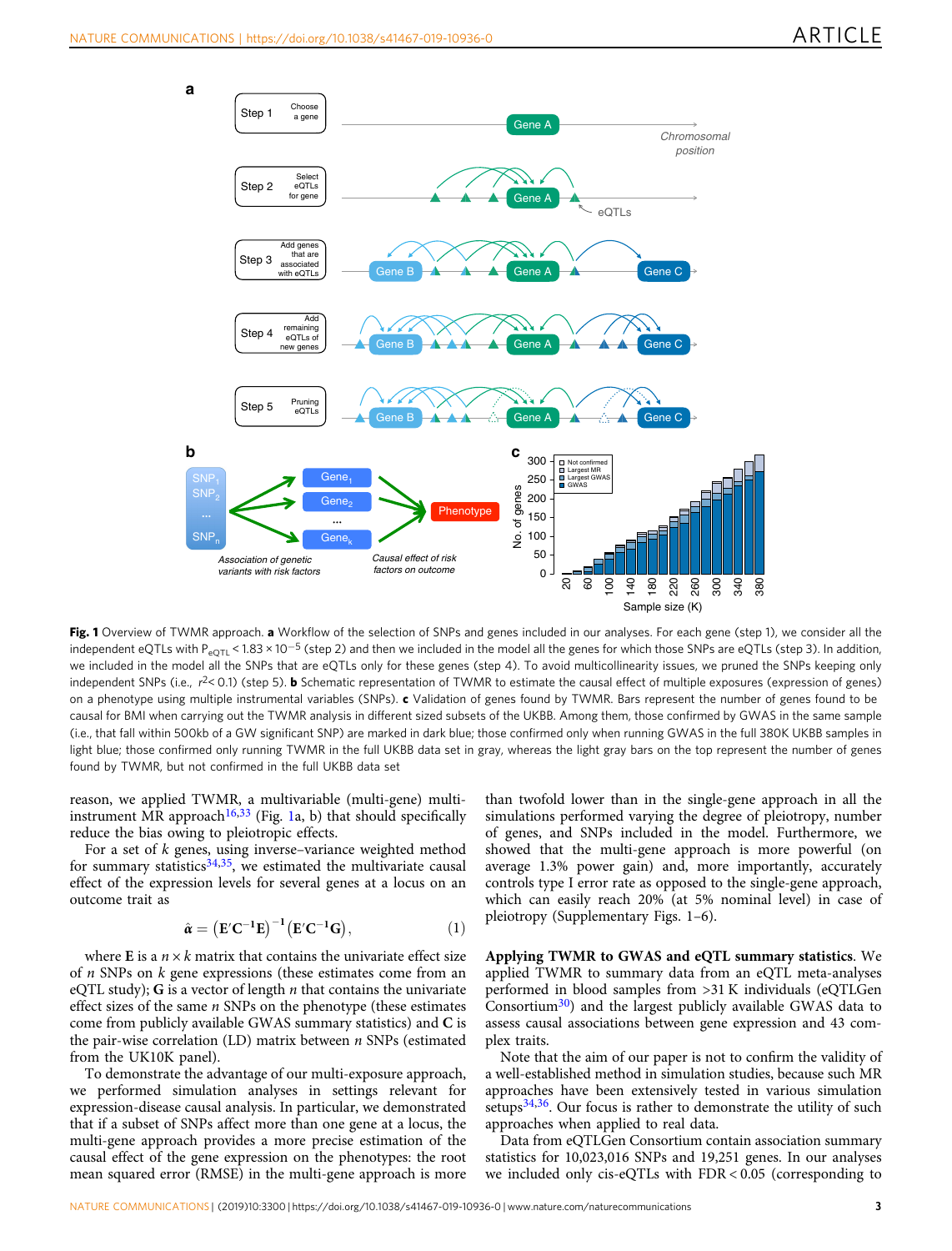<span id="page-3-0"></span> $P_{\text{eOTLs}}$  < 1.829 × 10<sup>-5</sup>), resulting in 3,699,824 eQTLs for 16,990 eGenes (i.e., genes whose expression levels are associated with at least one genetic variant). We only used cis-eQTLs data as transeQTLs typically have weaker effect size and less direct effect, hence are more prone to violate MR assumptions. In total, we found 2,369 genes putatively causally associated with at least one phenotype giving rise to 3,913 gene–trait associations ( $P_{\text{TWMR}}$  <  $3 \times 10^{-6} = 0.05/16,000$ , where 16,000 corresponds to the number of genes tested for each phenotype) (Supplementary Fig. 7 and Supplementary Table 1 and Supplementary Data 1).

Pleiotropic SNPs lead to biased causal effect estimates. Using our approach in simulations, we show how single-gene analyses can lead to biased causal effect estimates (Supplementary Figs. 1– 6 and 9). In the multi-gene approach, we condition the SNPexposure effects on their corresponding effects on other genes but still, genetic variants can influence the outcome through other (non expression related) risk factors (horizontal pleiotropy). Under the assumption that the majority of SNPs in the region influence the outcome only through the exposures included in the model<sup>22</sup>, SNPs violating the third MR assumption would significantly increase the Cochran's heterogeneity Q statistic (see Methods)<sup>[37](#page-9-0)</sup>. Overall, we detected heterogeneity ( $P_{\text{HET}}$  <  $1 \times 10^{-4}$ ) for 2,017 of the 5,275 originally significant gene–trait associations. Out of these 2017 associations, 549 passed the heterogeneity test after removing SNPs showing pleiotropic effects. Furthermore, removing pleiotropic SNPs led to the identification of 106 additional associations, giving the final number of 3,913 robust associations (Supplementary Fig. 8).

MR improves GWAS power to detect associated loci. Our method, incorporating eQTL information into GWAS analyses, has the potential to increase the power of GWAS in identifying loci associated with complex traits.

Conventional gene-based tests, usually based on physical distance or LD rarely lead to the discovery of new  $loci^{38,39}$ . With such approaches, identifying new loci missed by GWAS is very difficult because a limited set of (independent) associated variants in/near a gene is diluted by the large number of null SNPs. Hence, the combined association signal for genes is typically weaker than the strongest SNP in the region.

Furthermore, given that the majority of GWAS SNPs falls outside coding regions, they may be excluded from gene-centric analyses.

To evaluate the performance of our approach we conducted GWAS and TWMR analyses for BMI on several subsets of individuals from UKBiobank (UKBB). Using the full sample, we found 343 significant TWMR genes associated with BMI (Fig. [1](#page-2-0)c). Among these, 108 are >500kb away from any GW significant SNP, hence potentially representing new loci that were missed by the conventional GWAS owing to power issues. To assess if the additional genes implicate regions harboring truly associated SNPs, we carried out the GWAS and TWMR analysis for 18 subsets of the UKBB with increasing sample size (from 20,000 to 360,000). We observed that most of TWMR identified genes in the small subsets are confirmed, i.e., fall within 500kb vicinity of lead SNPs identified as GW significant in the GWAS using the full sample. For example, 16 genes found by TWMR and not found by GWAS (i.e., positioned >500kb away from any GW significant SNP) in the subset of 100K individuals overlap significantly (OR = 5.70, hypergeometric  $P = 0.042$ ) with the 365 genes mapping within 500kb of the SNPs identified by the GWAS performed using the full data set. We observed that the portion of loci missed by GWAS decreases with increasing sample size, indicating a saturation effect. To support the consistency of our findings, >60% of TWMR genes identified in any of the 18 subsets of the full sample and missed by GWAS in the full data set show significant association in the TWMR analyses performed in the full data set.

New trait-associated genes. In total, we found 2,369 putative genes causally associated with at least one phenotype (3,913 gene–trait associations at  $P_{\text{TWMR}}$  < 3 × 10<sup>-06</sup>) (Supplementary Fig. 7, Supplementary Table 1 and Supplementary Data 1). Of these gene–trait associations, 36% (1,399) were not prioritized by previous GWASs, as no SNP reached genome-wide significance level within the gene ±500kb (Supplementary Fig. 10). Of note, 27% (1,068/3,913) were missed by GWAS even when using a less stringent threshold (i.e.,  $P_{\text{GWAS}} < 1 \times 10^{-6}$ ). For example we detected a causal effect of BSCL2 ( $P_{\text{TWMR}} = 1.89 \times 10^{-6}$ ) on educational attainment (Fig. 2a). This is the only gene showing a significant causal effect in that region and its positive link with educational attainment is consistent with the already known



Fig. 2 Regional association plot for GWAS and TWMR analyses. Top panels show single-SNP association strengths (y axis shows the −log<sub>10</sub>(p value)) versus genomic position (on hg19/GRCh37 genomic build; x axis) around the most significant SNP, indicated with a purple dot. Lower panels illustrate gene causal association strengths (y axis shows the −log<sub>10</sub>(p value)) versus genomic position. Genes highlighted in gray were not tested (i.e., they do not pass the heterogeneity test or not have significant eQTLs). Green dotted lines represent GWAS and TWMR significance thresholds. Note that for educational attainment and total cholesterol the most significant SNP did not reach GW significance (top), whereas TWMR pinpoints to putative causal genes (bottom)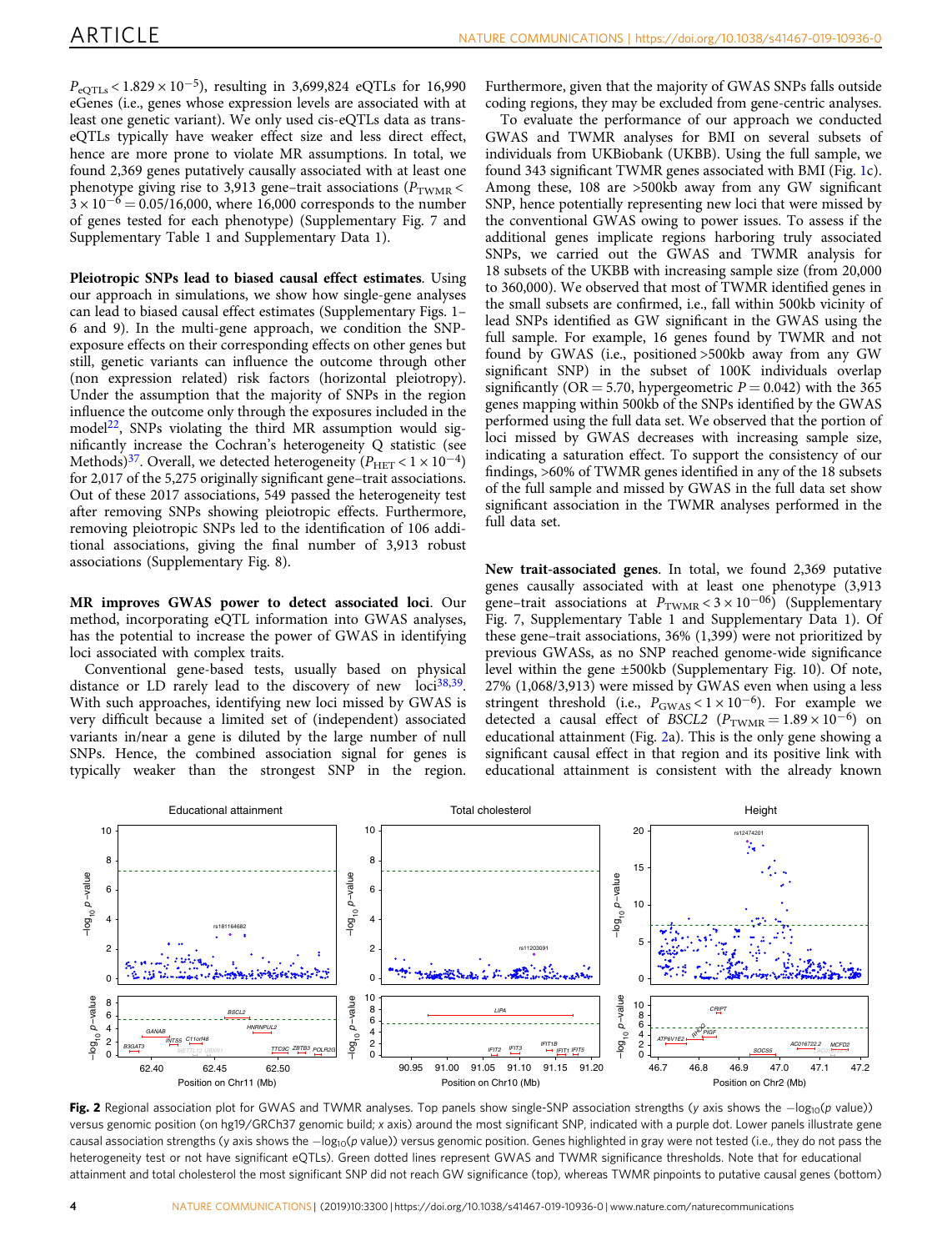involvement of this gene in type 2 congenital generalized lipo-dystrophy (BSCL) (OMIM:#615924)<sup>[40](#page-9-0)</sup>, which is frequently associated with some degree of intellectual impairment. In addition, among other regions missed by conventional GWAS, we show that the association of LIPA ( $P_{\text{TWMR}} = 9.93 \times 10^{-8}$ ) (Fig. [2b](#page-3-0)) and RAB23 ( $P_{\text{TWMR}} = 2.71 \times 10^{-7}$ ) with total hypercholesterolemia<sup>41</sup> and height $42$ , respectively, is not restricted to rare coding variants.

Furthermore, we prioritized genes in regions already known to be associated with complex traits. For example, within the SOCS5 locus, which harbors height-associated SNPs identified by Wood et al.<sup>[43](#page-9-0)</sup> (top SNP: rs12474201  $P = 2.30 \times 10^{-19}$ ), our results suggest that SOCS5 is not causal ( $P_{\text{TWMR}} = 0.89$ ) and reveal that high expression of CRIPT ( $P_{\text{TWMR}} = 3.40 \times 10^{-9}$ ) is causally linked to high stature (Fig. [2](#page-3-0)c). Rare mutations in CRIPT are known to be associated with short stature  $(OMIM:#615789)^{44}$ , making it the strongest candidate.

To test whether our putative causal genes are functionally relevant, we overlapped the genes significantly associated with height, educational attainment and total cholesterol with genes assembled from the Online Mendelian Inheritance in Man (OMIM) database involved in abnormal skeletal growth syndrome<sup>43</sup>, cognitive impairment and hypercholesterolemia, respectively. Although we observed only a trend for enrichment for height (1.3-fold, hypergeometric  $P > 0.05$ ) and total cholesterol  $(3.7-fold, hypergeometric P > 0.05)$ , we found a significant enrichment for educational attainment (2.6-fold, hypergeometric  $P = 0.005$ ) providing additional supporting evidence for our prioritized genes.

We also found 1,784 regions where TWMR identified only one putative causal gene. In two regions for educational attainment, our analysis pointed exclusively to STRADA ( $P_{\text{TWMR}} = 1.32 \times 10^{-6}$ ) and TBCE ( $P_{\text{TWMR}} = 2.90 \times 10^{-6}$ ), whose high and low expression, respectively, is associated with educational attainment. Of note, STRADA is already known to be associated with polyhydramnios, megalencephaly, and symptomatic epilepsy  $(OMIM:#611087)^{45}$  and TBCE with hypoparathyroidism-retardation-dysmorphism syndrome (OMIM:#241410)<sup>46</sup>. In another example, for rheumatoid arthritis, PSTPIP1 emerged as the only causal gene at its locus: its low expression is significantly associated with the risk of rheumatoid arthritis in the general population ( $P_{\text{TWMR}} = 1.24 \times$  $10^{-7}$ ). PSTPIP1 was associated with pyogenic sterile arthritis, pyoderma gangrenosum, and acne syndrome  $(OMIM:#604416)^{47}$ .

Disease-associated (non-synonymous) coding variants are likely to have direct impact on the protein sequence, in which case gene expression levels may be less important. To explore this hypothesis, we looked up the causal association of 44 testable genes harboring at least one coding variant associated with height<sup>48</sup>. Only five out of the 44 genes showed significant causal effect on height  $(OR = (5/44)/((374-5)/(13,849-44)) = 4.25$ where 13,849 is the total number of testable genes for height and 374 is the number of TWMR-significant genes) and hypergeometric  $P = 0.0047$ ). That enrichment is lower than the enrichment we observed overlapping the genes TWMRsignificant with the 1,088 genes mapping within 100kb of the SNPs identified by the GWAS  $(OR = (280/1088)/(94/12761) =$ 34.9 and  $P = 3.72 \times 10^{-281}$ ). This suggests that when the association is driven by coding variant and not by gene expression, our MR approach correctly does not point to any causal gene.

Closest genes are often not causal. Recent studies suggested that the gene closest to the GWAS top hits is often not the causal one<sup>25,31,49</sup>. Consistent with these findings, among the 1,125 TWMR-significant regions harboring at least one genome-wide significant SNP, we found that 71% of the genes closest to the top SNP in the region do not show any significant association with the phenotype ( $P_{\text{TWMR}} > 3 \times 10^{-6}$ ) (Supplementary Fig. 11). One of the numerous such examples is the significant causal association between educational attainment and ERCC8 ( $P_{\text{TWMR}} =$  $1.05 \times 10^{-13}$ ), a gene previously linked with the monogenic Cockayne Syndrome A  $\overline{(OMIM#216400)^{50}}$  in the ELOVL7 region (top SNP: rs61160187,  $P = 5.93 \times 10^{-13}$ ).

Genes with pleiotropic effect. Genes often play a role in numerous and independent biological processes, leading to different outcomes. We thus investigated the degree of pleiotropy and identified 848 genes associated with multiple phenotypes (Supplementary Fig. 7). One such pleiotropic gene is GSDMB: its low expression is associated with Crohn's disease (CD)  $(P_{\text{TWMR}} = 2.89 \times 10^{-11})$ , inflammatory bowel disease  $(P_{\text{TWMR}} = 4.54 \times 10^{-11})$ , rheumatoid arthritis (RA) ( $P_{\text{TWMR}} =$  $2.91 \times 10^{-15}$ ), ulcerative colitis (UC)  $(P_{\text{TWMR}} = 2.70 \times 10^{-08})$ , high-density lipoprotein cholesterol  $(P_{\text{TWMR}} = 4.27 \times 10^{-9})$ , lymphocytes  $(P_{\text{TWMR}} = 3.41 \times 10^{-23})$  and mean platelet volume  $(P_{\text{TWMR}} = 2.68 \times 10^{-7})$ . This result pinpoints shared effects across CD, UC, and RA. Of note, the susceptibility allele of the rs2872507 locus was already known to be associated with the reduced expression of GSDMB in intestinal biopsies from patients with IBD<sup>[51](#page-9-0)</sup>.

We also found significant association between COPG1 and lipid traits: high-density lipoprotein cholesterol ( $P_{\text{TWMR}} = 1.64 \times 10^{-6}$ ), low-density lipoprotein cholesterol ( $P_{\text{TWMR}} = 7.88 \times 10^{-11}$ ), total cholesterol ( $\overline{P_{\text{TWMR}}}$  = 1.51 × 10<sup>-9</sup>), and triglycerides ( $P_{\text{TWMR}}$  =  $8.85 \times 10^{-10}$ ). Of note, we observed significant causal associations, despite the fact that this locus was missed by the GWASs we used in our TWMR analysis for the four traits (Fig. [3](#page-5-0)). Supporting our findings, this gene is involved in lipid homeostasis.

Trait correlation. Exploring the relationships among complex traits and diseases can provide useful etiological insights and help prioritize likely causal relationships. A cross-trait LD Score regression method $52$  was used to evaluate the genome-wide genetic correlation between complex traits. To possibly understand the biological mechanism of the shared genetic architecture we estimated the proportion of such genetic correlation channeled through the transcriptome program. For this, we computed the correlation ( $\hat{\rho}_E$ ) between the causal effect estimates of the gene expression (or equivalently the Z scores from our TWMR analysis) across a subset of 2,974 independent genes (including those that were not significant for any trait; see Methods). Among the 903 pairs of traits, we found several significant correlations in line with previous epidemiological observations (Fig. [4a](#page-6-0)). For example, for age at menarche we observed negative correlation with BMI ( $\hat{\rho}_E = -0.20$  FDR = 2.97 × 10<sup>-20</sup>)<sup>[53](#page-9-0),[54](#page-9-0)</sup>. As expected, we observed a negative correlation ( $\hat{\rho}_E = -0.10$ ,  $P_{\text{FDR}} = 2.20 \times 10^{-5}$ ) between coronary artery disease and educational attainment<sup>55</sup>. Out of the 43 traits included in our analyses, 17 were included in a previous study reporting genetic correlation between traits estimated by LD score regression ( $\hat{\rho}_G$ )<sup>52</sup>. Comparing the expression ( $\hat{\rho}_E$ ) with genetic correlation ( $\hat{\rho}_G$ ) estimates for 136 common pairs of traits, we found a remarkable concordance between the two estimates  $(r = 0.84)$ . Of note, the expression correlation seems to be 43% of the genetic correlation on average. Although the genetic correlation estimate having smaller variance may explain part of this attenuation, we think that the main reason is that about half of the observed genetic correlation propagates to gene–expression level in whole blood (Fig. [4](#page-6-0)b). In particular we observed 33 pairs of traits showing significance for  $\rho_E$  and  $\rho_G$ , whereas four were significant only for  $\rho_E$ , 9 only for  $\rho_G$  and 90 not significant for either. Among the significant correlations not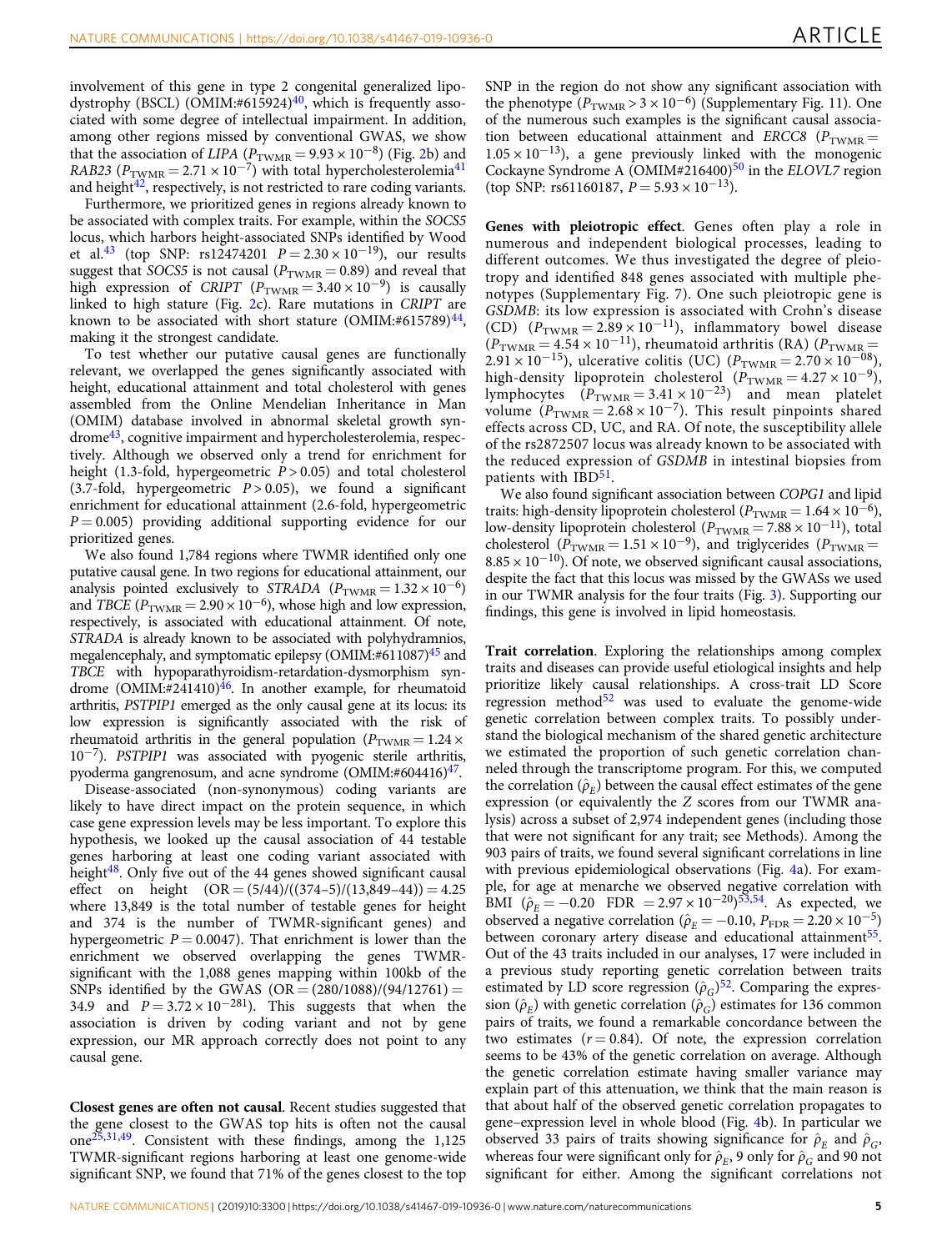<span id="page-5-0"></span>

Fig. 3 Significant association between COPG1 and lipids traits. Regional association plot for GWAS and TWMR analyses for COPG1 locus associated with high-density lipoprotein (HDL), low-density lipoprotein (LDL), total cholesterol (TC), and triglycerides (TG). Top panels show single-SNP association strengths (y axis shows the −log<sub>10</sub>(p value)) versus genomic position (on hg19/GRCh37 genomic build; x axis) around the most significant SNP, indicated with a purple dot. Lower panels illustrate gene causal association strengths (y axis shows the  $-\log_{10}(p$  value)) versus genomic position. Genes highlighted in gray were not tested (i.e., they do not pass the heterogeneity test or not have significant eQTLs). Green dotted lines represent GWAS and TWMR significance thresholds

identified by LD score regression we found positive correlation between schizophrenia and ulcerative colitis ( $\rho_E$  = 0.08, FDR =  $1.26 \times 10^{-03}$ ) in directional agreement with genetic correlation reported in a previous study<sup>[56](#page-9-0)</sup> and supporting the molecular evidence for an autoimmune etiology for a fraction of schizophrenia cases. We also observed negative correlation between height and low-density lipoprotein cholesterol ( $\hat{\rho}_E = -0.07$ , FDR =  $6.71 \times 10^{-3}$ ), confirming the results of a previous study<sup>57</sup>.

Tissue-specific effects. As many traits manifest themselves only in certain tissues, it is important to integrate data from the tissue of interest for the studied phenotype when trying to interpret GWAS results using gene expression as an intermediate phenotype. For this reason, we performed tissue-specific TWMR analyses using the eQTLs identified by GTEx (Genotype Tissue Expression Project) $^{29}$ , which provides a unified view of genetic effects on gene expression across 48 human tissues. Despite the fact that sharing eQTLs (in consistent effect direction) across tissues is very common<sup>58</sup>, there are many tissue-specific eQTLs.

For practical reasons we performed the tissue-specific analyses only for four phenotypes for which the key tissue is well known: CAD (artery), CD (intestine), LDL (liver), and T2D (pancreas). Among our results (Supplementary Data 2–5) we found MRAS and PHACTR1, associated with coronary artery disease (CAD), showing significant association in arterial tissues, which con-tribute most to the genetic causality of this trait<sup>[59](#page-9-0)</sup> (MRAS:  $P_{\text{TWMR}}$ )  $= 2.04 \times 10^{-7}$  in tibial artery and  $P_{\text{TWMR}} = 1.22 \times 10^{-6}$  in aorta,

PHACTR1:  $P_{\text{TWMR}} = 4.80 \times 10^{-9}$  in tibial artery) (Fig. [5](#page-6-0)). Interestingly, no gene showed a significant causal effect in the other tissues, including whole blood using the large dataset from eQTLGen Consortium. MRAS and PHACTR1 have significant eQTLs in other tissues but none of these effects was associated with the diseases, confirming that the disease-relevant eQTLs were tissue specific.

We also confirm SORT1 being causal for LDL in line with previous findings $31$ . Tissues that are not causal for LDL, like skin, pituitary, and testis<sup>[59](#page-9-0)</sup>, incorrectly pointed to  $PSRC1$  as the most likely putative causal gene and only liver pointed to SORT1 as strong candidate gene (Supplementary Fig. 12 and Supplementary Data 4). This result confirms, once again, the importance to identify the relevant tissue(s) for the studied phenotype before looking for the causal gene.

#### **Discussion**

We presented a powerful approach to perform TWMR analysis with multiple instruments and multiple exposures to identify genes with expression causally associated with complex traits. By increasing the statistical power through the integration of gene–expression and GWAS data, this method enables the prioritization of genes in known or novel associated regions and the identification of loci missed by conventional GWAS. We showed its efficacy through extensive analysis performed in 43 phenotypes. Whereas we have space to present only selected interesting findings, the readers will find the full results in the Supplementary Data 1–5. Exploiting UKBB data we showed that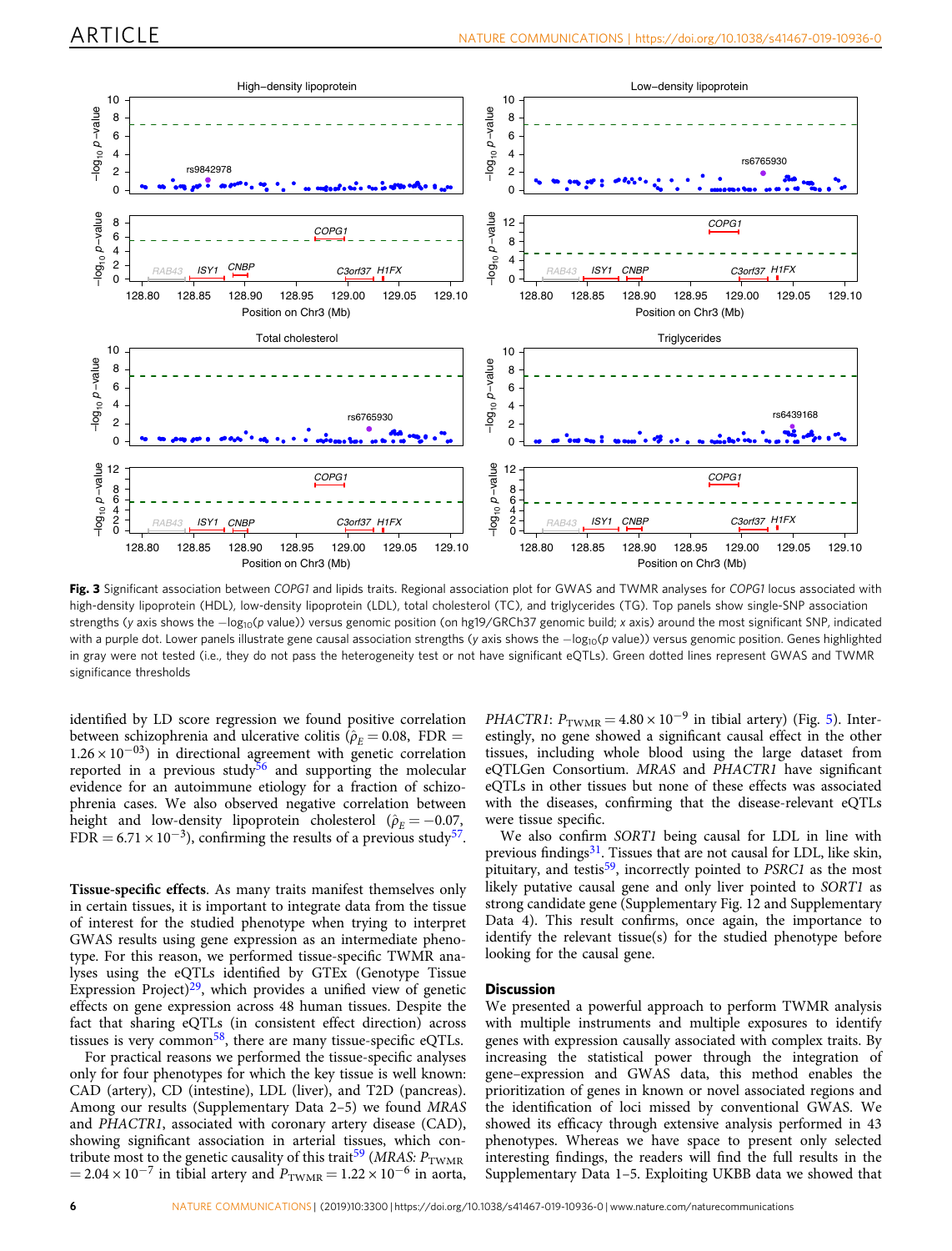<span id="page-6-0"></span>

Fig. 4 Genetic trait correlation at the level of gene expression. a Expression correlation from TWMR results among 43 traits. For the 2974 independent genes and each pair of traits we calculated the Pearson's correlation ( $\hat{\rho}_F$ ) between the Z scores (proportional to the standardized causal effects). Darker colors represent higher correlations, with blue and red corresponding to positive and negative associations, respectively. **b** Linear relationship between the expression correlation ( $\hat{\rho}_F$ ) and the genetic correlation ( $\hat{\rho}_G$ ) obtained from LD Score Regression. We selected the traits analyzed by our study and Bulik-Sullivan et al.<sup>52</sup> and for each pair of traits we compared the two correlations. Gray dots represent non-significant trait pairs, blue dots represent trait pairs significant for both correlation and red and green ones correspond to pairs of traits significant only in  $(\hat{\rho}_G)$  or  $(\hat{\rho}_F)$ , respectively. The dotted line represents the regression line



Fig. 5 Tissue-specific effects of MRAS and PHACTR1 on coronary artery disease. a,b Top. Association plot showing genome-wide significant loci for coronary artery disease in the MRAS a and PHACTR1 b gene regions. Representation of single-SNP association strengths (y axis shows the −log<sub>10</sub> p value) versus genomic positions (on hg19/GRCh37 genomic build; x axis) around the most significant SNP, indicated with a purple dot. Other SNPs in the region are color coded to reflect their LD with the top SNP (according to pair-wise r<sup>2</sup> values from 1000 Genomes Project phase 3 haplotypes). Bottom. Genes and position of exons and respective transcriptional strands. c,d Tissue-specific causal effects. Genes listed on y axis; tissues listed on x axis. Darker points correspond to stronger associations. Genes highlighted in gray were not tested. MRAS and PHACTR1 show significant association only in arterial tissues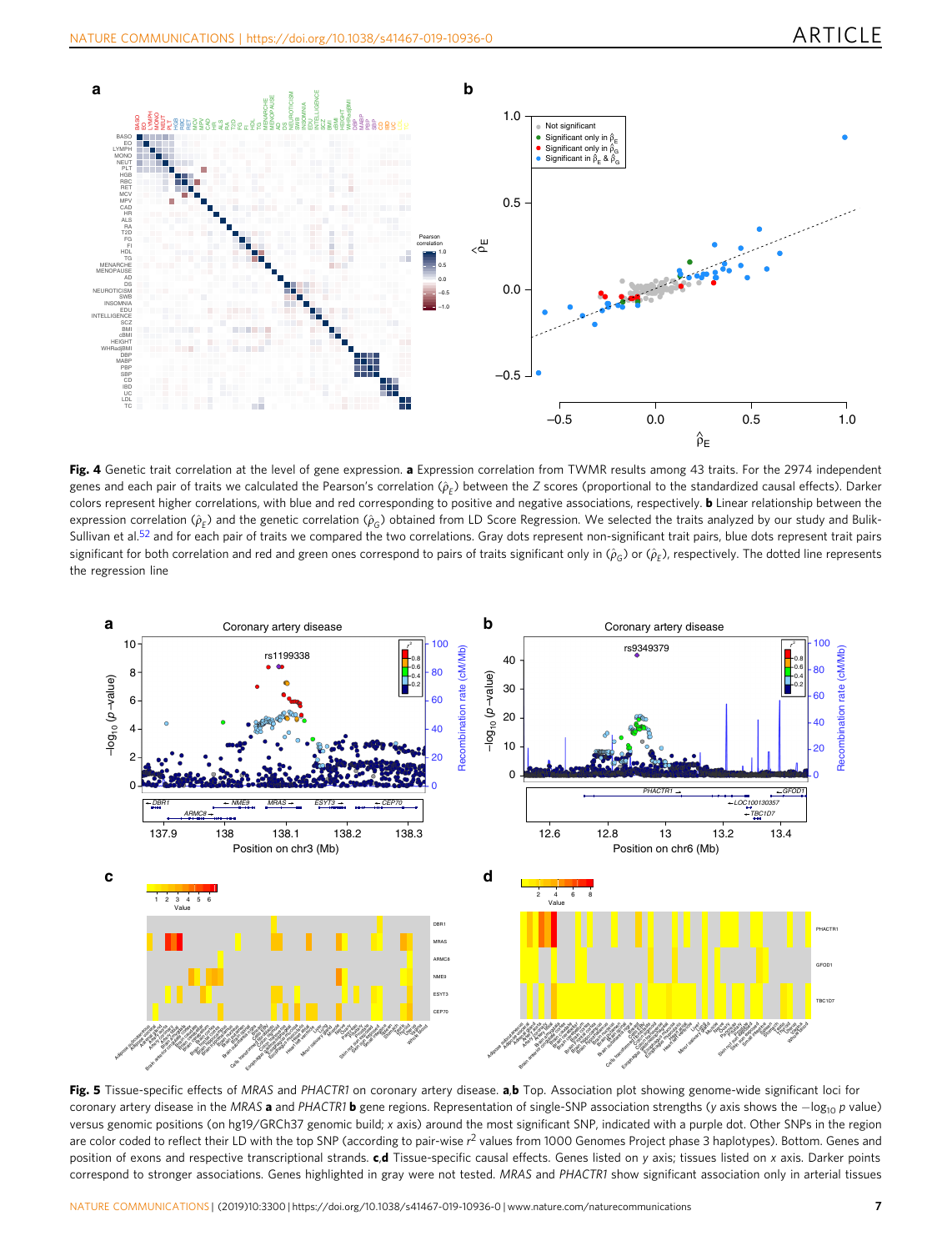in most cases these new loci harbor true signals and will be eventually found by larger GWAS in the future.

Starting from our prioritized genes, we shed light on the shared genetic architecture of complex traits, and we estimated that about half of the genetic correlation is given by the gene–expression in whole blood, reinforcing the view that many risk variants affect complex traits through changes to gene regulation. Blood is, of course, not necessarily the causal tissue, more probably gene expression in blood may be an often good-enough proxy for the expression levels in more-relevant tissues<sup>[58](#page-9-0)</sup>.

Like all methods, our approach has its limitations, which need to be considered when interpreting results. The putative causal associations reported in this study are not definitive. They provide a prioritized list of candidate genes for future follow-up studies and also shed light on possible biological mechanisms of complex traits. This list of candidate genes will be more accurate in the future when much larger eQTL data sets will become available. Using larger eQTL data increases the number of instruments, which can either make the evidence for non-zero causal effect stronger or (under the null, in case the instruments with largest effect were pleiotropic) additional instruments can push the causal effect estimate toward zero. For example, we interrogate the 71 loci claimed significant for height in $25$  and we observed that seven of them do not show any significant effect in our analyses ( $P_{\text{TWMR}} > 0.05$ ). However, six out of these seven unconfirmed loci turn out to be significant when applying our method to the same small eQTL data set<sup>26</sup>. Of note, our approach revealed 263 new loci associated with height. Increased sample size will be crucial to detect SNPs associated with the gene–expression, whereas the possibility to interrogate more tissues could unravel causative genes, which expression is not well recapitulated in whole blood, the tissue in which the biggest human eQTL studies have been performed so far. Indeed, we failed to replicate the known association of FTO region with BMI because the effects of the FTO SNP on IRX3 and IRX5 are specific to primary adipocytes $49$ , a tissue not tested in our analyses. Furthermore, when conducting a tissue-specific analysis using GTEx data, we had considerably lower power to detect causal gene associations because for any given tissue, the sample size is more than 30 times lower than in the blood eQTL data set, ranging from 80 (brain-substantia nigra) to 491 (muscle) individuals. This represents an insurmountable limitation upon trying to identify tissue-specific causal genes given the limited number of eGenes shared between the tissues (Supplementary Fig. 13). In line with previous work<sup>[58](#page-9-0)</sup> we observe that as long as a gene is expressed in blood, its eQTLs are fairly similar to its eQTLs in other tissues. We hypothesize that the tissue specificity of causal genes is mostly given whether the gene is expressed only in a given tissue. Moreover, our work provocatively suggests that large eQTL analyses such as GTEx with increased sample size and number of assessed tissues could pinpoint to causative genes more efficiently than increasing GWAS sampling.

Another shortcoming of our approach is that using current eQTL data only 16K eGenes are testable, which substantially decreases power to detect enrichment of our prioritized geneset in relevant pathways and regulatory networks. We expect that larger eQTLs studies will allow identifying additional eGenes, resulting in stronger enrichment when using causally associated gene-sets rather than selecting genes based on physical proximity to GWAS hits. Still, many genes lead to disease not through change in their gene expression, but via modification of the RNA or protein sequence, mechanisms our approach is blind to.

Further limitations of our study are the violations of the MR assumptions. In particular, horizontal pleiotropy and indirect effects of the instruments on the exposures can substantially bias causal effect estimates. Although cis-eQTLs are thought to have direct effect of gene expression, we made particular effort to protect our results from potential biases, such as using multiple instruments, testing for effect heterogeneity and including other gene expression traits as exposures, through which potential pleiotropy may act. We think that accounting for pleiotropy, whenever the relevant trait is available, is a better approach than directly excluding violating instruments. In fact, with increasing GWAS study size, more SNPs will be excluded owing to evidence for mild pleiotropy, thereby reducing MR power.

Eventually, it is important to mention that, although in this study we used eQTLs data from gene–expression, our MR approach can be applied to other "omics" (e.g., methylation, metabolomics, proteomics) data. Indeed, our method only requires summary statistics from GWAS and any kind of exposure partnered with LD estimates, demonstrating once more the power of a carefully combined analysis of existing data to illuminate biological mechanism underlying complex traits and help the design of functional experiments.

#### Methods

TWMR analysis. MR is a statistical method that uses genetic variants, so-called instrumental variables (IVs), to estimate the causal effect of an exposure on an outcome.

The IVs used in MR must verify three strong assumptions:

- They are associated with the exposure.
- ii. They are independent of any confounder of the exposure–outcome association.
- iii. They are conditionally independent of the output given the exposure.

These assumptions imply that the genetic variants (IVs) have a causal effect on the outcome only via the risk factor. Although the first assumption can be easily verified, the second one is impossible to confirm as not all confounders are known, and the third requires instrument–exposure–outcome data measured in the same sample and is often violated by pleiotropy. Most probably, the third assumption is almost always violated in practice, but can be replaced by the weaker InSIDE assumption (instrument strength independent of the strength of the pleiotropy) when multiple independent instruments are available. Although we use multiple independent instruments, these may share mechanisms as they belong to the same cis region, which may lead to the violation of the InSIDE assumption $20$ . In such regions, pleiotropic effects of the genetic variants on the outcome could act via a confounder owing to haplotype effects. One solution could be the inclusion of trans-eQTLs as instruments, but many of these are strong cis-eQTLs for other genes and hence much more likely to violate the second assumption of MR.

As many significant ( $P_{\text{eOTL}}$  < 1.83 × 10<sup>-5</sup>) eQTLs are in high LD with other nearby eQTLs, we pruned the eQTLs results using a stepwise selection procedure<sup>[60](#page-9-0)</sup> on the basis of conditional  $P_{\text{eQTL}}$  to select, for each gene, independent eQTLs. For each gene, using inverse-variance weighted method for summary statistics $34$ , we defined the causal effect of the gene expression on the outcome as

$$
\widehat{\boldsymbol{\alpha}} = \left(\mathbf{E}'\mathbf{C}^{-1}\mathbf{E}\right)^{-1}\left(\mathbf{E}'\mathbf{C}^{-1}\mathbf{G}\right) \tag{2}
$$

Here E is a  $n \times k$  matrix that contains the effect size of n SNPs on k gene expressions (these estimates come from an eQTL study). An individual SNP may affect a phenotype via different genes, therefore we estimated the causal effect jointly to allow for this correlation: starting from the IVs of the gene i, we included in the model all independent genes  $e_2$ , ...,  $e_k$  for which the IVs are significant eQTLs and all the independent significant eQTLs for those genes. G is a vector of length n that contains the effect size of each SNP on the phenotype (these estimates come from the publicly available GWAS summary statistics). C is the pair-wise LD matrix between the *n* SNPs. Here, the LD was based on UK10K reference panel<sup>28</sup>. To evaluate whether this panel approximates LD matrices derived from other European cohorts sufficiently well, we compared results when using LD estimates from 1000G-EUR<sup>[27](#page-9-0)</sup> and we saw very good concordance ( $r = 0.96$ ) between the causal effect estimates using different reference panels to estimate LD (Supplementary Fig. 15).

We ran a multivariable MR analysis for each  $\sim$  16,000 gene, where we conditioned its causal effect on the potential causal effects of all of its neighboring genes. Let us consider now one focal gene. We need to select instrument SNPs and exposure genes for the multivariate MR analysis that is destined to elucidate the focal gene's multivariate causal effect on the outcome. To this end, we first consider all the independent eQTLs for the focal gene with conditional  $P < 1 \times 10^{-3}$ . Next, we include as exposures all the genes for which the selected SNPs are eQTLs. Finally, we extend the instruments to include all SNPs that are eQTLs for any of the exposure genes. Note that genes that do not share eQTLs with the focal gene do not alter the focal gene's multivariate causal effect, hence do not need to be considered here. To avoid numerical instability in our multiple regression model, we pruned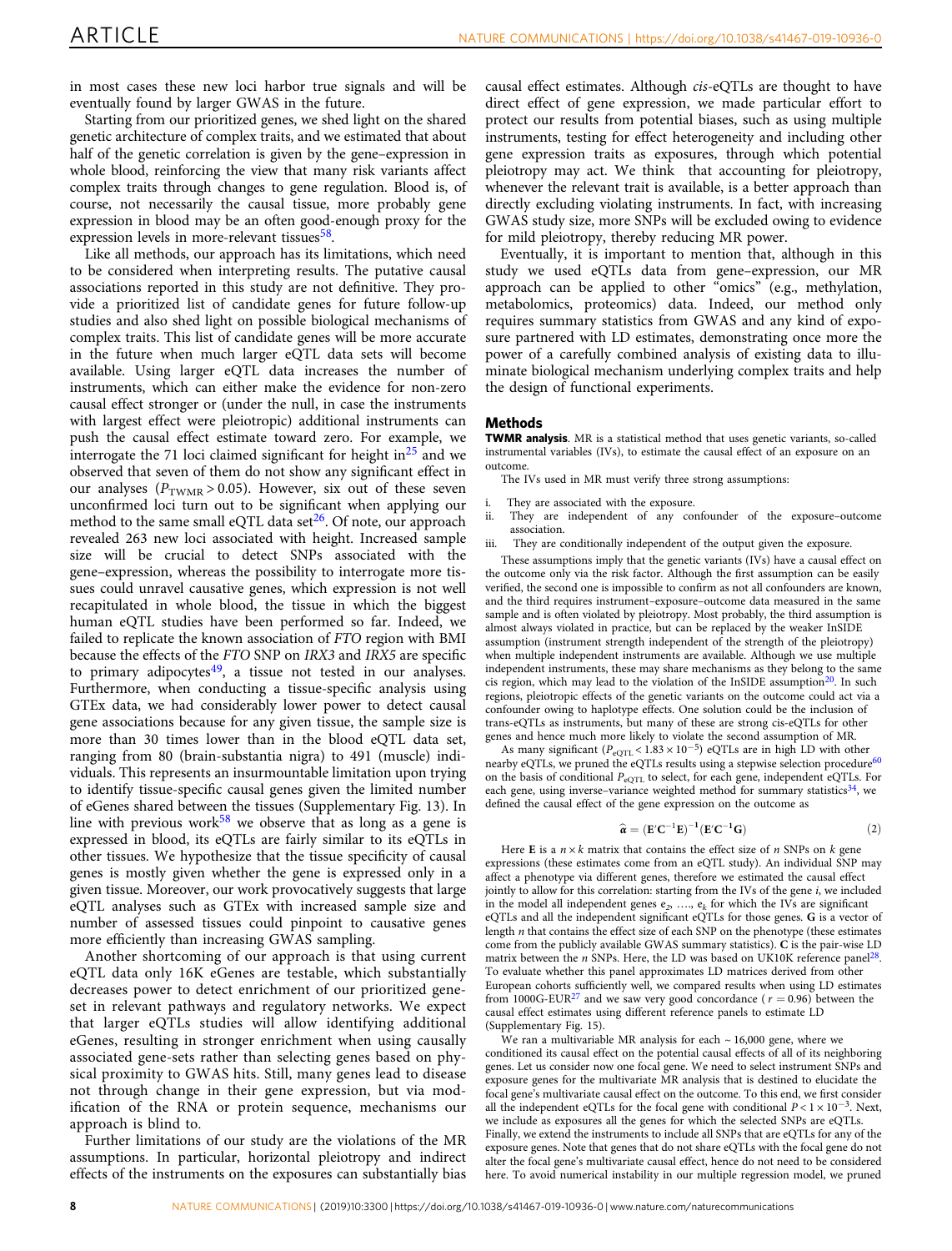<span id="page-8-0"></span>SNPs that are in high LD ( $r^2 > 0.1$ ) (Fig. [1a](#page-2-0)). The variance of  $\alpha$  can be approximated by the Delta method<sup>61</sup>.

$$
var(\hat{\alpha}) = \left(\frac{\partial \hat{\alpha}}{\partial E}\right)^2 * var(E) + \left(\frac{\partial \hat{\alpha}}{\partial G}\right)^2 * var(G) + \left(\frac{\partial \hat{\alpha}}{\partial E}\right) * \left(\frac{\partial \hat{\alpha}}{\partial G}\right) * cov(E, G) \quad (3)
$$

where  $cov(E, G)$  is 0 if E and G are estimated from independent samples (or if E and G are independent).

We defined the causal effect Z-statistic for gene i as  $\hat{\alpha}_i/SE(\hat{\alpha}_i)$ , where

$$
SE(\hat{\alpha}_i) = \sqrt{var(\hat{\alpha})_{i,i}}.
$$

Applying TWMR to GWAS and eQTL summary results. We applied TWMR to test each gene across the human genome for causal association between a phenotype and the expression level using summary statistics from GWAS and eQTLs studies.

We cover 43 traits by using publicly available GWAS summary statistics (i.e., for each SNP we extracted the estimated univariate effect size and its standard error) from the most recent meta-analyses. The traits analyzed in this study are listed in Supplementary Table 1.

All summary statistics were downloaded from the NIH Genome-wide Repository of Associations Between SNPs and Phenotypes ([https://grasp.nhlbi.nih.gov/\)](https://grasp.nhlbi.nih.gov/).

We used only SNPs on autosomal chromosomes and available in the UK10K reference panel, in order to be able to estimate the LD among these SNPs. We removed SNPs that were strand ambiguous, as well as those in the major histocompatibility complex region (chr6:26.2–33.8 Mb).

Cis-eQTL data were obtained from the eQTLGen Consortium (31,684 whole blood samples) and the  $GTEx^{29}$ , which includes 48 tissues collected from 11,688 post-mortem biopsies from 635 individuals (see Supplementary Table 2 for sample size per tissue).

Simulation analyses. To test if the multi-gene approach gives more accurate estimates than single-gene approach, we performed simulation analyses. We simulated a region containing 30 SNPs and three genes. We simulated 10,000 individuals for the eQTLs data set and another 100,000 for the GWAS data set. For each dataset, the genotypes of the SNPs were simulated from a binomial distribution  $s \sim B(2, q)$ ,  $q \sim U(0.05, 0.5)$ . The SNPs genotypes (s) were then standardized as  $z = \frac{s-2q}{\sqrt{2q(1-q)}}$ .

For each SNP, we simulated its degree of pleiotropy (l) from a Poisson distribution ( $\lambda = 0.4$ ) (i.e.,  $\lambda$  is the mean of the number of genes affected by the SNP). The effects of the SNPs ( $\beta_E$ ) on the gene expression were estimated from a normal distribution  $(\beta_E | \beta_E \neq 0) \sim N(0, \sigma^2)$ , where  $\sigma^2 = h_j^2/l$ ,  $h_j^2$  is the heritability of the gene j estimated from a uniform distribution  $h_j^2 \sim U(0.01, 0.4)$ .

We simulated the expression of gene  $j$  based on the model

$$
E_{j} = \sum_{i=1}^{30} \beta_{ij} z_{i} + \gamma_{E} c + \varepsilon_{j}
$$
 (4)

where  $\gamma_E = 0.2$ ,  $c \sim N(0, 1)$ ,  $\varepsilon_j \sim N(0, \sigma^2)$  and  $\sigma^2 = 1 - \sum_{i=1}^{30} \beta_{ij}^2 - \gamma_E^2$ .

We simulated the phenotype based on the model

$$
T = \sum_{j=1}^{3} E_j \alpha_j + \gamma_T c' + \varepsilon \tag{5}
$$

where  $\alpha \sim N(0, 0.05)$ ,  $\gamma_T = 0.1$ ,  $c' \sim N(0, 1)$ ,  $\varepsilon_j \sim N(0, \sigma^2)$  and

 $\sigma^2 = 1 - \sum_{i=1}^{3} \alpha_i^2 - \gamma_T^2$ .<br>We repeated the simulation 1000 times. In each simulation replicated, we estimated  $\hat{\beta}_E$  (the effect of the SNPs on the gene expression) and  $\hat{\beta}_G$  (the effect of the SNPs on the phenotype) by a linear regression analyses and performed the multi- and single- gene MR approach applying the formula described above. We also experimented with different values of pleiotropy (in Poisson distribution  $\lambda =$ 0.2, 0.4, 0.6, and 0.8).

To investigate the statistical power of TWMR, we generated T under the assumption that  $E_1$  has a causal effect on T using the same method as above. We simulated three values of  $\alpha_1$  (0.05, 0.03, and 0.01) and for each scenario we ran the simulations 1000 times. Similarly, we calculated the type I error for the two approaches under the assumption of no causal effect of  $E_1$  on T (i.e.,  $\alpha_1 = 0$ ) (Supplementary Figs. 1–6).

Heterogeneity test. The validity of the MR approach relies on three assumptions, of which the third assumption (no pleiotropy) is crucial as MR causal estimates will be biased if the genetic variants (IVs) have pleiotropic effects<sup>18</sup>. Our method assumes that all genetic variants used as instrumental variables affect the outcome only through gene expression and not through independent biological pathways.

In order to test for the presence of pleiotropy, we used Cochran's  $Q$  test<sup>[20](#page-9-0),[36](#page-9-0)</sup>. In brief, we tested whether there is a significant difference between the MReffect of an instrument (i.e.,  $\sum_{k=1}^{K} \alpha_k E_{i,k}$ ) and the estimated effect of that

instrument on the phenotype  $(G_i)$ . We defined

$$
d_i = G_i - \sum_{k=1}^{K} \alpha_k E_{i,k} \tag{6}
$$

and its variance as

 $var(d_i) = var(G_i) + (E_i)^2 * var(\alpha) + var(E_i) * (\alpha)^2 + var(E_i) * var(\alpha)$  (7) We can test the deviation of each SNP using the following test statistic

$$
T_i = \frac{d_i^2}{var(d_i)} \sim \chi_m^2 \tag{8}
$$

In case of  $P < 1 \times 10^{-4}$ , we removed the SNP with largest  $|d_i|$  and then repeated the test.

Performing 10 iterations of the heterogeneity test for height, we observed that after three iterations we corrected >90% of the genes and after 5 we reach a plateau. Thus, for practical reasons we decided to perform maximum three iterations for each phenotype (Supplementary Fig. 14) and loci still showing heterogeneity were discarded from further analysis.

Correlation between genes. A common observation in the analysis of gene expression is that often physically close genes show similar expression patterns<sup>[62](#page-9-0)</sup>. To avoid numerical instability caused by near-colinearity in our multiple regression model and making choices between co-regulated genes, we removed one gene from each pair of genes with  $r^2 \ge 0.4$ . The correlation  $r^2$  was estimated as Pearson's correlation between the Z scores of the shared, independent eQTLs.

This strategy is blind to causal pathways where  $\text{Genel} \rightarrow \text{Genel} \rightarrow \text{train}$ . In such scenario, Gene1-eQTLs are also eQTLs for Gene2 and since their effect sizes are proportional (Gene1  $\rightarrow$  Gene2), they are highly correlated. It means that, as we are excluding highly correlated genes, Gene2 would be excluded (but its causal effect is estimated separately when Gene1 is excluded) when we estimate the causal effect of Gene1 on the trait and vice versa.

Genetic trait correlation at the level of gene expression. To estimate the phenotypic correlation between each pair of traits we calculated the Pearson's correlation between the Z scores across the set of 2,974 independent genes extracted from the 11,510 genes analyzed for all the 43 traits included in our analyses.

Genome-wide association study in UKBB. We ran genome-wide association study of BMI in 379,530 unrelated British individuals from UKBB using linear model association testing implemented in bgenie software<sup>[63](#page-9-0)</sup>.

We analyzed only SNPs included in UK10K reference panel and with a rs name. In total we analyzed 15,599,830 SNPs.

BMI was adjusted for sex, age, age<sup>2</sup>, and 40 principal components.

URLs. For PLINK 1.90, see [https://www.cog-genomics.org/plink2;](https://www.cog-genomics.org/plink2) for GCTA, see <http://cnsgenomics.com/software/gcta/#Download>; for GTEx Portal, see [http://](http://www.gtexportal.org/) [www.gtexportal.org/](http://www.gtexportal.org/); for OMIM, see <https://www.omim.org>; for UK Biobank, see [http://www.ukbiobank.ac.uk/;](http://www.ukbiobank.ac.uk/) for BGENIE, see [https://jmarchini.org/bgenie/;](https://jmarchini.org/bgenie/) for LOCUSZOOM, see <http://locuszoom.org>; for NHGRI-EBI GWAS Catalog, see <http://www.ebi.ac.uk/gwas>.

Reporting summary. Further information on research design is available in the Nature Research Reporting Summary linked to this article.

#### Data availability

All summary statistics were downloaded from the NIH Genome-wide Repository of Associations Between SNPs and Phenotypes [\(https://grasp.nhlbi.nih.gov/\)](https://grasp.nhlbi.nih.gov/). The software tools are available at the URLs above.

#### Code availability

R-code for performing TWMR analyses is available at [https://github.com/eleporcu/](https://github.com/eleporcu/TWMR) [TWMR](https://github.com/eleporcu/TWMR).

Received: 18 January 2019 Accepted: 11 June 2019 Published online: 24 July 2019

#### **References**

- 1. MacArthur, J. et al. The new NHGRI-EBI catalog of published genome-wide association studies (GWAS Catalog). Nucleic Acids Res. 45(D1), D896–D901 (2017).
- 2. Flister, M. J. et al. Identifying multiple causative genes at a single GWAS locus. Genome Res. 23, 1996–2002 (2013).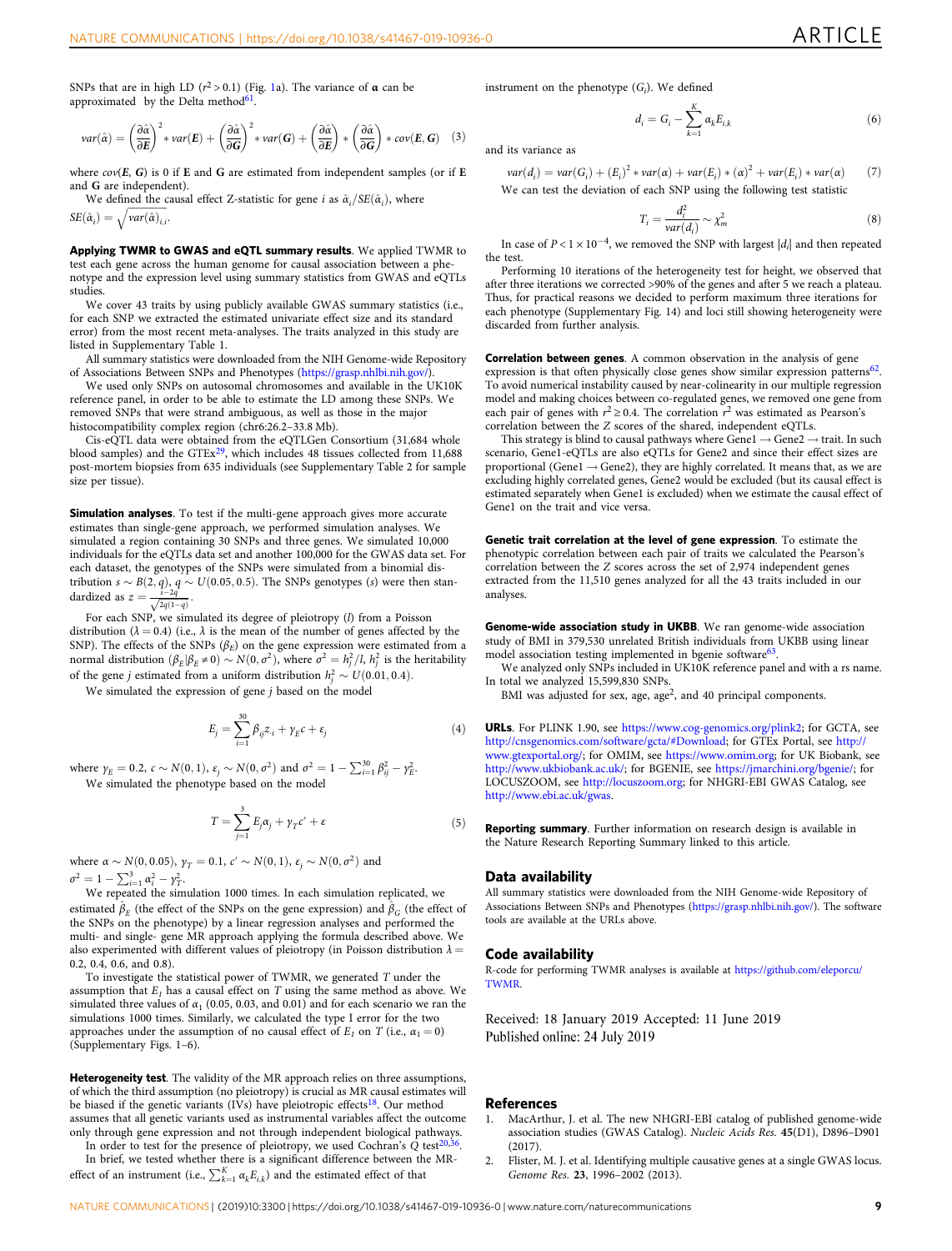- <span id="page-9-0"></span>3. Benner, C. et al. FINEMAP: efficient variable selection using summary data from genome-wide association studies. Bioinformatics 32, 1493–501. (2016).
- 4. Hormozdiari, F. et al. Identifying causal variants at loci with multiple signals of association. Genetics 198, 497–508 (2014).
- 5. Fehrmann, R. S. et al. Trans-eQTLs reveal that independent genetic variants associated with a complex phenotype converge on intermediate genes, with a major role for the HLA. PLoS Genet. 7, e1002197 (2011).
- 6. Hernandez, D. G. et al. Integration of GWAS SNPs and tissue specific expression profiling reveal discrete eQTLs for human traits in blood and brain. Neurobiol. Dis. 47, 20–28 (2012).
- 7. Nica, A. C. et al. Candidate causal regulatory effects by integration of expression QTLs with complex trait genetic associations. PLoS.Genet. 6, e1000895 (2010).
- 8. Nicolae, D. L. et al. Trait-associated SNPs are more likely to be eQTLs: annotation to enhance discovery from GWAS. PLoS Genet. 6, e1000888 (2010).
- 9. Gusev, A. et al. Integrative approaches for large-scale transcriptome-wide association studies. Nat. Genet. 48, 245–52 (2016).
- 10. Mancuso, N. et al. Integrating gene expression with summary association statistics to identify genes associated with 30 complex traits. Am. J. Hum. Genet. 100, 473–487 (2017).
- 11. Smith, G. D. & Ebrahim, S. 'Mendelian randomization': can genetic epidemiology contribute to understanding environmental determinants of disease? Int. J. Epidemiol. 32, 1–22 (2003).
- 12. Brion, M. J. A., Shakhbazov, K. & Visscher, P. M. Calculating statistical power in Mendelian randomization studies. Int. J. Epidemiol. 42, 1497–1501 (2013).
- 13. Burgess, S., Small, D. S. & Thompson, S. G. A review of instrumental variable estimators for Mendelian randomization. Stat. Methods Med. Res. 26, 2333–2355 (2017).
- 14. Inoue, A. & Solon, G. Two-sample instrumental variables estimators. Rev. Econ. Stat. 92, 557–561 (2010).
- 15. Hemani, G. et al. The MR-Base platform supports systematic causal inference across the human phenome. Elife 7, pii: e34408 (2018).
- 16. Pierce, B. L. & Burgess, S. Efficient design for Mendelian randomization studies: subsample and 2-sample instrumental variable estimators. Am. J. Epidemiol. 178, 1177–84 (2013).
- 17. Burgess, S., Dudbridge, F. & Thompson, S. G. Combining information on multiple instrumental variables in Mendelian randomization: comparison of allele score and summarized data methods. Stat. Med. 35, 1880–1906 (2016).
- 18. Verbanck, M. et al. Detection of widespread horizontal pleiotropy in causal relationships inferred from Mendelian randomization between complex traits and diseases. Nat. Genet. 50, 693–698 (2018).
- 19. Bowden, J. et al. A framework for the investigation of pleiotropy in two-sample summary data Mendelian randomization. Stat. Med. 36, 1783–1802 (2017).
- 20. Bowden, J., Davey Smith, G. & Burgess, S. Mendelian randomization with invalid instruments: effect estimation and bias detection through Egger regression. Int. J. Epidemiol. 44, 512–25 (2015).
- 21. Bowden, J. et al. Consistent estimation in mendelian randomization with some invalid instruments using a weighted median estimator. Genet. Epidemiol. 40, 304–14 (2016).
- 22. Hartwig, F. P., Davey Smith, G. & Bowden, J. Robust inference in summary data Mendelian randomization via the zero modal pleiotropy assumption. Int. J. Epidemiol. 46, 1985–1998 (2017).
- 23. Burgess, S. & Thompson, S. G. Multivariable Mendelian randomization: the use of pleiotropic genetic variants to estimate causal effects. Am. J. Epidemiol. 181, 251–60 (2015).
- 24. Burgess, S., Dudbridge, F. & Thompson, S. G. Re: Multivariable Mendelian randomization: the use of pleiotropic genetic variants to estimate causal effects. Am. J. Epidemiol. 181, 290–291 (2015).
- 25. Zhu, Z. et al. Integration of summary data from GWAS and eQTL studies predicts complex trait gene targets. Nat. Genet. 48, 481-487 (2016).
- 26. Westra, H. J. et al. Systematic identification of trans eQTLs as putative drivers of known disease associations. Nat. Genet. 45, 1238–1243 (2013).
- 27. Genomes Project, C. et al. A map of human genome variation from population-scale sequencing. Nature 467, 1061-1073 (2010).
- 28. Huang, J. et al. Improved imputation of low-frequency and rare variants using the UK10K haplotype reference panel. Nat. Commun. 6, 8111 (2015).
- 29. Consortium, G. T. et al. Genetic effects on gene expression across human tissues. Nature 550, 204–213 (2017).
- 30. Vosa, U., Claringbould, A., Westra, H. J., Bonder, M. J. & Deelen, P. Unraveling the polygenic architecture of complex traits using blood eQTL meta-analysis. bioRxiv <https://doi.org/10.1101/447367> (2018).
- 31. Musunuru, K. et al. From noncoding variant to phenotype via SORT1 at the 1p13 cholesterol locus. Nature 466, 714–719 (2010).
- 32. O'Connor, L. J. & Price, A. L. Distinguishing genetic correlation from causation across 52 diseases and complex traits. Nat. Genet. 50, 1728–1734 (2018).
- 33. Johnson, T. Summary statistics for multiple and conditional regression analyses. <http://webspace.qmul.ac.uk/tjohnson/gtx/outline2.pdf> (2011).
- 34. Burgess, S., Butterworth, A. & Thompson, S. G. Mendelian randomization analysis with multiple genetic variants using summarized data. Genet. Epidemiol. 37, 658–65 (2013).
- 35. McDaid, A. F. et al. Bayesian association scan reveals loci associated with human lifespan and linked biomarkers. Nat. Commun. 8, 15842 (2017).
- 36. Burgess, S. et al. Sensitivity analyses for robust causal inference from mendelian randomization analyses with multiple genetic variants. Epidemiology 28, 30–42 (2017).
- 37. Greco, M. F. et al. Detecting pleiotropy in Mendelian randomisation studies with summary data and a continuous outcome. *Stat. Med.* 34, 2926–40 (2015).
- 38. Liu, J. Z. et al. A versatile gene-based test for genome-wide association studies. Am. J. Hum. Genet. 87, 139–45 (2010).
- 39. Li, M. X. et al. GATES: a rapid and powerful gene-based association test using extended Simes procedure. Am. J. Hum. Genet. 88, 283–293 (2011).
- 40. Guillen-Navarro, E. et al. A new seipin-associated neurodegenerative syndrome. J. Med. Genet. 50, 401–409 (2013).
- 41. Schiff, L. et al. Hepatic cholesterol ester storage disease, a familial disorder. I. Clinical aspects. Am. J. Med. 44, 538–546 (1968).
- 42. Alessandri, J. L. et al. RAB23 mutation in a large family from Comoros Islands with Carpenter syndrome. Am. J. Med. Genet. A. 152A, 982–986 (2010).
- 43. Wood, A. R. et al. Defining the role of common variation in the genomic and biological architecture of adult human height. Nat. Genet. 46, 1173–1186 (2014).
- 44. Shaheen, R. et al. Genomic analysis of primordial dwarfism reveals novel disease genes. Genome Res. 24, 291–299 (2014).
- 45. Bi, W. et al. Whole exome sequencing identifies the first STRADA point mutation in a patient with polyhydramnios, megalencephaly, and symptomatic epilepsy syndrome (PMSE). Am. J. Med. Genet. A. 170, 2181–2185 (2016).
- 46. Padidela, R. et al. Mutation in the TBCE gene is associated with hypoparathyroidism-retardation-dysmorphism syndrome featuring pituitary hormone deficiencies and hypoplasia of the anterior pituitary and the corpus callosum. J. Clin. Endocrinol. Metab. 94, 2686–2691 (2009).
- 47. Wise, C. A. et al. Localization of a gene for familial recurrent arthritis. Arthritis Rheum. 43, 2041–2045 (2000).
- 48. Marouli, E. et al. Rare and low-frequency coding variants alter human adult height. Nature 542, 186–190 (2017).
- 49. Claussnitzer, M. et al. FTO obesity variant circuitry and adipocyte browning in humans. N. Engl. J. Med. 373, 895–907 (2015).
- 50. Henning, K. A. et al. The Cockayne syndrome group A gene encodes a WD repeat protein that interacts with CSB protein and a subunit of RNA polymerase II TFIIH. Cell 82, 555–64 (1995).
- Soderman, J., Berglind, L. & Almer, S. Gene expression-genotype analysis implicates GSDMA, GSDMB, and LRRC3C as contributors to inflammatory bowel disease susceptibility. Biomed. Res. Int. 2015, 834805 (2015).
- 52. Bulik-Sullivan, B. et al. An atlas of genetic correlations across human diseases and traits. Nat. Genet. 47, 1236–1241 (2015).
- 53. Parsons, T. J. et al. Childhood predictors of adult obesity: a systematic review. Int. J. Obes. Relat. Metab. Disord. 23, S1–107 (1999).
- 54. Onland-Moret, N. C. et al. Age at menarche in relation to adult height: the EPIC study. Am. J. Epidemiol. 162, 623–32 (2005).
- 55. Garrison, R. J. et al. Educational attainment and coronary heart disease risk: the Framingham Offspring Study. Prev. Med. 22, 54–64 (1993).
- 56. Duncan, L. E. et al. Genetic Correlation Profile of Schizophrenia Mirrors Epidemiological Results and Suggests Link Between Polygenic and Rare Variant (22q11.2) Cases of Schizophrenia. Schizophr Bull (2017).
- 57. La Batide-Alanore, A. et al. Family study of the relationship between height and cardiovascular risk factors in the STANISLAS cohort. Int. J. Epidemiol. 32, 607–14 (2003).
- 58. Qi, T. et al. Identifying gene targets for brain-related traits using transcriptomic and methylomic data from blood. Nat. Commun. 9, 2282 (2018).
- 59. Ongen, H. et al. Estimating the causal tissues for complex traits and diseases. Nat. Genet. 49, 1676–1683 (2017).
- 60. Yang, J. et al. Conditional and joint multiple-SNP analysis of GWAS summary statistics identifies additional variants influencing complex traits. Nat. Genet. 44, 369–375, S1–3 (2012).
- 61. Lynch, M. & Walsh, B. Genetics and Analysis of Quantitative Traits. (Sinauer Associates, 1998).
- 62. Ghanbarian, A. T. & Hurst, L. D. Neighboring genes show correlated evolution in gene expression. Mol. Biol. Evol. 32, 1748–66 (2015).
- 63. Bycroft, C. et al. Genome-wide genetic data on ~500,000 UK Biobank participants. bioRxiv (2017).

#### Acknowledgements

This work was supported by grants from the Swiss National Science Foundation (31003A\_143914 and 32003B\_173092 to ZK and 31003A\_160203 to AR) and the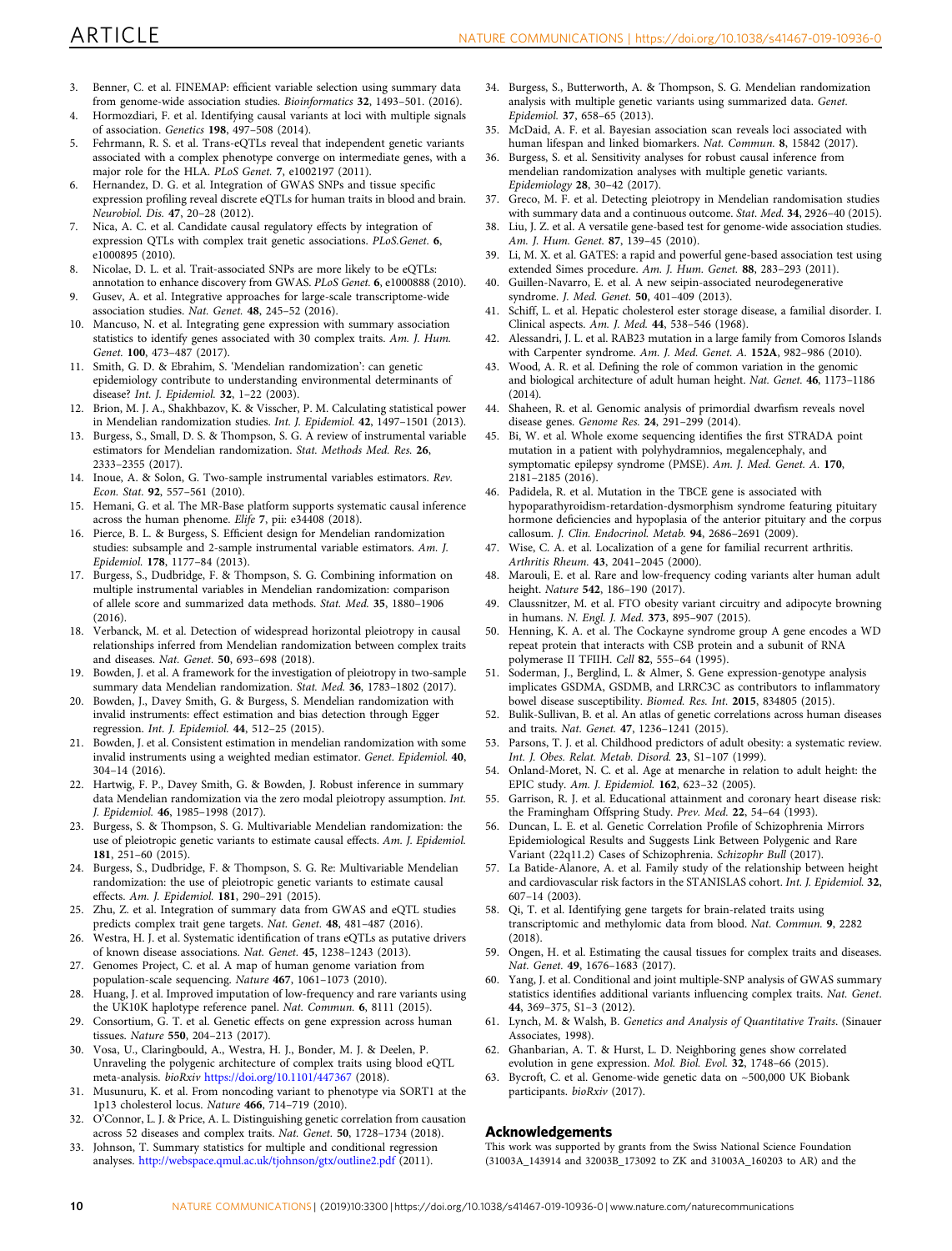Horizon2020 Twinning project ePerMed (692145 to AR). This research has been conducted using the UK Biobank Resource (#16389). The funders had no role in study design, data collection and analysis, decision to publish, or preparation of the manuscript.

#### Author contributions

Z.K. conceived and designed the study. Z.K., A.R. and E.P. derived the theories. E.P. performed statistical analyses. Z.K., K.L. and E.P. designed the method. S.R., K.L. and F. A.S. contributed by providing statistical support. All the authors contributed by providing advice on interpretation of results. E.P, A.R. and Z.K. wrote the manuscript with the participation of all authors. eQTLGen Consortium and BIOS Consortium provided eQTLs data. Members of the eQTLGen Consortium and BIOS Consortium are ordered alphabetically.

### Additional information

Supplementary Information accompanies this paper at [https://doi.org/10.1038/s41467-](https://doi.org/10.1038/s41467-019-10936-0) [019-10936-0.](https://doi.org/10.1038/s41467-019-10936-0)

Competing interests: The authors declare no competing interests.

Reprints and permission information is available online at [http://npg.nature.com/](http://npg.nature.com/reprintsandpermissions/) [reprintsandpermissions/](http://npg.nature.com/reprintsandpermissions/)

Peer review information: Nature Communications thanks Gibran Hemani and other anonymous reviewer(s) for their contribution to the peer review of this work. Peer reviewer reports are available.

Publisher's note: Springer Nature remains neutral with regard to jurisdictional claims in published maps and institutional affiliations.

Open Access This article is licensed under a Creative Commons  $\left( \mathrm{cc} \right)$  $(r)$ Attribution 4.0 International License, which permits use, sharing, adaptation, distribution and reproduction in any medium or format, as long as you give appropriate credit to the original author(s) and the source, provide a link to the Creative Commons license, and indicate if changes were made. The images or other third party material in this article are included in the article's Creative Commons license, unless indicated otherwise in a credit line to the material. If material is not included in the article's Creative Commons license and your intended use is not permitted by statutory regulation or exceeds the permitted use, you will need to obtain permission directly from the copyright holder. To view a copy of this license, visit [http://creativecommons.org/](http://creativecommons.org/licenses/by/4.0/) [licenses/by/4.0/](http://creativecommons.org/licenses/by/4.0/).

© The Author(s) 2019

## eQTLGen Consortium

Mawussé Agbessi<sup>6</sup>, Habibul Ahsan<sup>7</sup>, Isabel Alves<sup>6</sup>, Anand Andiappan<sup>8</sup>, Wibowo Arindrarto<sup>9</sup>, Philip Awadalla<sup>6</sup>, Alexis Battle<sup>10,11</sup>, Frank Beutner<sup>12</sup>, Marc Jan Bonder<sup>13,14,15</sup>, Dorret Boomsma<sup>16</sup>, Mark Christiansen<sup>17</sup>, Annique Claringbould<sup>13</sup>, Patrick Deelen<sup>13,18</sup>, Tõnu Esko<sup>19</sup>, Marie-Julie Favé<sup>11</sup>, Lude Franke<sup>13</sup>, Timothy Frayling<sup>20</sup>, Sina A. Gharib<sup>17,21</sup>, Gregory Gibson<sup>22</sup>, Bastiaan T. Heijmans<sup>9</sup>, Gibran Hemani<sup>23</sup>, Rick Jansen<sup>24</sup>, Mika Kähönen<sup>25</sup>, Anette Kalnapenkis<sup>19</sup>, Silva Kasela<sup>19</sup>, Johannes Kettunen<sup>26</sup>, Yungil Kim<sup>11,27</sup>, Holger Kirsten<sup>28</sup>, Peter Kovacs<sup>29</sup>, Knut Krohn<sup>30</sup>, Jaanika Kronberg-Guzman<sup>19</sup>, Viktorija Kukushkina<sup>19</sup>, Bernett Lee<sup>8</sup>, Terho Lehtimäki<sup>31</sup>, Markus Loeffler<sup>28</sup>, Urko M. Marigorta<sup>22</sup>, Hailang Mei<sup>9</sup>, Lili Milani<sup>19</sup>, Grant W. Montgomery<sup>32</sup>, Martina Müller-Nurasyid<sup>33,34,35</sup>, Matthias Nauck<sup>36</sup>, Michel Nivard<sup>16</sup>, Brenda Penninx<sup>25</sup>, Markus Perola<sup>37</sup>, Natalia Pervjakova<sup>19</sup>, Brandon L. Pierce<sup>7</sup>, Joseph Powell<sup>38</sup>, Holger Prokisch<sup>39,40</sup>, Bruce M. Psaty<sup>17,41,42</sup>, Olli T. Raitakari<sup>43</sup>, Samuli Ripatti<sup>44</sup>, Olaf Rotzschke<sup>8</sup>, Ashis Saha<sup>11</sup>, Markus Scholz<sup>28</sup>, Katharina Schramm<sup>35,36</sup>, Ilkka Seppälä<sup>31</sup>, Eline P. Slagboom<sup>9</sup>, Coen D.A. Stehouwer<sup>45</sup>, Michael Stumvoll<sup>46</sup>, Patrick Sullivan<sup>47</sup>, Peter A.C. 't Hoen<sup>48</sup>, Alexander Teumer<sup>49</sup>, Joachim Thiery<sup>50</sup>, Lin Tong<sup>7</sup>, Anke Tönjes<sup>46</sup>, Jenny van Dongen<sup>16</sup>, Maarten van Iterson<sup>9</sup>, Joyce van Meurs<sup>51</sup>, Jan H. Veldink<sup>52</sup>, Joost Verlouw<sup>51</sup>, Peter M. Visscher<sup>32</sup>, Uwe Völker<sup>53</sup>, Urmo Võsa<sup>13,19</sup>, Harm-Jan Westra<sup>13</sup>, Cisca Wijmenga<sup>13</sup>, Hanieh Yaghootkar<sup>20</sup>, Jian Yang<sup>32,54</sup>, Biao Zeng<sup>22</sup> & Futao Zhang<sup>32</sup>

<sup>6</sup>Computational Biology, Ontario Institute for Cancer Research, Toronto, ON, Canada. <sup>7</sup>Department of Public Health Sciences, University of Chicago, Chicago, IL, USA. <sup>8</sup>Singapore Immunology Network, Agency for Science, Technology and Research, Singapore, Singapore. <sup>9</sup>Department of Biomedical Data Sciences, Leiden University Medical Center, Leiden, The Netherlands. <sup>10</sup>Department of Biomedical Engineering, Johns Hopkins University, Baltimore, MD, USA. <sup>11</sup>Department of Computer Science, Johns Hopkins University, Baltimore, MD, USA. <sup>12</sup>Heart Center Leipzig, Universität Leipzig, Leipzig, Germany. <sup>13</sup>Department of Genetics, University Medical Centre Groningen, Groningen, The Netherlands. <sup>14</sup>European Molecular Biology Laboratory, European Bioinformatics Institute, Wellcome Genome Campus, Hinxton, UK. 15Genome Biology Unit, European Molecular Biology Laboratory, Heidelberg, Germany. 16Department of Biological Psychology, Vrije Universiteit Amsterdam, Amsterdam, The Netherlands. <sup>17</sup>Cardiovascular Health Research Unit, University of Washington, Seattle, WA, USA. <sup>18</sup>Genomics Coordination Center, University Medical Centre Groningen, Groningen, The Netherlands. <sup>19</sup>Estonian Genome Center, Institute of Genomics, University of Tartu, Tartu 51010, Estonia. <sup>20</sup>Exeter Medical School, University of Exeter, Exeter, EX2 5DW, UK. <sup>21</sup>Department of Medicine, University of Washington, Seattle, WA,<br>USA. <sup>22</sup>School of Biological Sciences, Georgia Tech, Atlanta, GA, USA. <sup>23</sup> <sup>24</sup> Department of Psychiatry and Amsterdam Neuroscience, Amsterdam UMC, Vrije Universiteit, Amsterdam, The Netherlands. <sup>25</sup> Department of Clinical Physiology, Tampere University Hospital and Faculty of Medicine and Health Technology, Tampere University, Tampere, Finland. <sup>26</sup>Centre for Life Course Health Research, University of Oulu, Oulu, Finland. <sup>27</sup>Genetics and Genomic Science Department, Icahn School of Medicine at Mount Sinai, New York, NY, USA. <sup>28</sup>Institut für Medizinische Informatik, Statistik und Epidemiologie, LIFE - Leipzig Research Center for Civilization